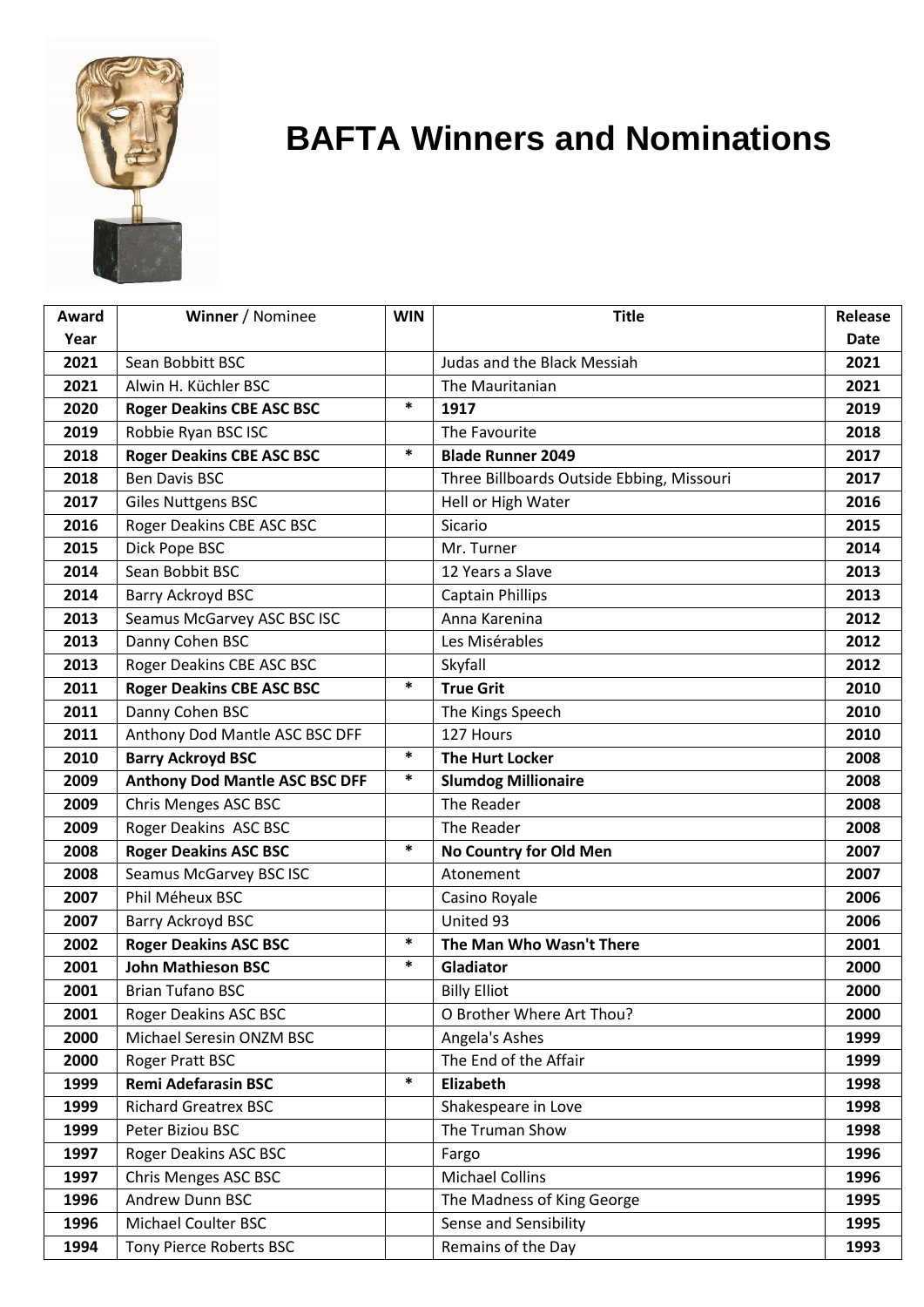| 1993 | <b>Freddie Francis BSC</b>       |        | Cape Fear                                         | 1991 |
|------|----------------------------------|--------|---------------------------------------------------|------|
| 1993 | Tony Pierce Roberts BSC          |        | <b>Howards End</b>                                | 1992 |
| 1992 | Adrian Biddle BSC                |        | Thelma & Louise                                   | 1991 |
| 1991 | Freddie Francis BSC              |        | Glory                                             | 1989 |
| 1990 | <b>Peter Biziou BSC</b>          | $\ast$ | <b>Mississippi Burning</b>                        | 1988 |
| 1990 | Kenneth Macmillan BSC            |        | Henry V                                           | 1989 |
| 1988 | Ronnie Taylor BSC                |        | Cry Freedom                                       | 1987 |
| 1987 | <b>David Watkin</b>              | $\ast$ | <b>Out of Africa</b>                              | 1985 |
| 1987 | Chris Menges ASC BSC             |        | The Mission                                       | 1986 |
| 1987 | Tony Pierce Roberts BSC          |        | A Room With a View                                | 1985 |
| 1986 | Ernest Day BSC                   |        | A Passage to India                                | 1984 |
| 1985 | <b>Chris Menges ASC BSC</b>      | $\ast$ | <b>The Killing Fields</b>                         | 1984 |
| 1985 | John Alcott BSC                  |        | Greystoke: The Legend of Tarzan, Lord of the Apes | 1984 |
| 1985 | Douglas Slocombe BSC             |        | Indiana Jones and The Temple of Doom              | 1984 |
| 1984 | Walter Lassally BSC GSC          |        | <b>Heat and Dust</b>                              | 1983 |
| 1984 | Chris Menges ASC BSC             |        | Local Hero                                        | 1983 |
| 1983 | <b>Billy Williams BSC</b>        |        | Gandhi                                            | 1982 |
| 1983 | Ronnie Taylor BSC                |        | Gandhi                                            | 1982 |
| 1982 | <b>Geoffrey Unsworth OBE BSC</b> | $\ast$ | <b>Tess</b>                                       | 1979 |
| 1982 | <b>Freddie Francis BSC</b>       |        | The French Lieutenants Woman                      | 1981 |
| 1982 | Douglas Slocombe BSC             |        | Indiana Jones: Raiders of the Los Ark             | 1981 |
| 1981 | <b>Freddie Francis BSC</b>       |        | The Elephant Man                                  | 1980 |
| 1980 | Dick Bush BSC                    |        | Yanks                                             | 1979 |
| 1979 | <b>Douglas Slocombe BSC</b>      | $\ast$ | Julia                                             | 1977 |
| 1979 | Frank Tidy BSC                   |        | The Duellists                                     | 1977 |
| 1979 | Geoffrey Unsworth OBE BSC        |        | Superman                                          | 1978 |
| 1978 | <b>Geoffrey Unsworth OBE BSC</b> | $\ast$ | A Bridge Too Far                                  | 1977 |
| 1978 | <b>Christopher Challis BSC</b>   |        | The Deep                                          | 1977 |
| 1977 | Gerry Fisher BSC                 |        | Aces High                                         | 1976 |
| 1977 | Peter Allwork BSC                |        | Aces High                                         | 1976 |
| 1976 | <b>John Alcott BSC</b>           | $\ast$ | <b>Barry Lyndon</b>                               | 1975 |
| 1976 | <b>Ossie Morris BSC</b>          |        | The Man Who Would be King                         | 1975 |
| 1976 | Douglas Slocombe BSC             |        | Rollerball                                        | 1975 |
| 1975 | <b>Douglas Slocombe BSC</b>      | $\ast$ | <b>The Great Gatsby</b>                           | 1974 |
| 1975 | Geoffrey Unsworth BSC            |        | Murder on the Orient Express/Zardoz               | 1974 |
| 1975 | David Watkin                     |        | The Three Musketeers                              | 1973 |
| 1974 | <b>Anthony Richmond ASC BSC</b>  | $\ast$ | Don't Look Now                                    | 1973 |
| 1974 | Douglas Slocombe BSC             |        | Jesus Christ Superstar/Travels with My Aunt       | 1973 |
| 1974 | <b>Ossie Morris BSC</b>          |        | Sleuth                                            | 1972 |
| 1973 | <b>Geoffrey Unsworth BSC</b>     | $\ast$ | <b>Cabaret/Alice's Adventures in Wonderland</b>   | 1972 |
| 1973 | John Alcott BSC                  |        | A Clockwork Orange                                | 1971 |
| 1972 | Ossie Morris BSC                 |        | Fiddler on the Roof                               | 1971 |
| 1972 | Gerry Fisher BSC                 |        | The Go-Between                                    | 1971 |
| 1972 | <b>Billy Williams BSC</b>        |        | Sunday Bloody Sundey                              | 1971 |
| 1971 | David Watkin                     |        | Catch 22                                          | 1970 |
| 1971 | Freddie Young BSC                |        | Ryan's Daughter                                   | 1970 |
| 1970 | <b>Gerry Turpin BSC</b>          | $\ast$ | Oh! What A Lovely War                             | 1969 |
| 1970 | <b>Billy Williams BSC</b>        |        | Women in Love/The Magus                           | 1969 |
| 1969 | <b>Geoffrey Unsworth BSC</b>     | $\ast$ | 2001: A Space Odyssey                             | 1968 |
| 1969 | David Watkin                     |        | The Charge of the Light Brigade                   | 1968 |
| 1969 | Douglas Slocombe BSC             |        | The Lion in Winter                                | 1968 |
| 1968 | <b>Ted Moore BSC</b>             | $\ast$ | <b>A Man For All Seasons</b>                      | 1966 |
| 1968 | <b>Gerry Turpin BSC</b>          | $\ast$ | <b>The Whisperers</b>                             | 1967 |